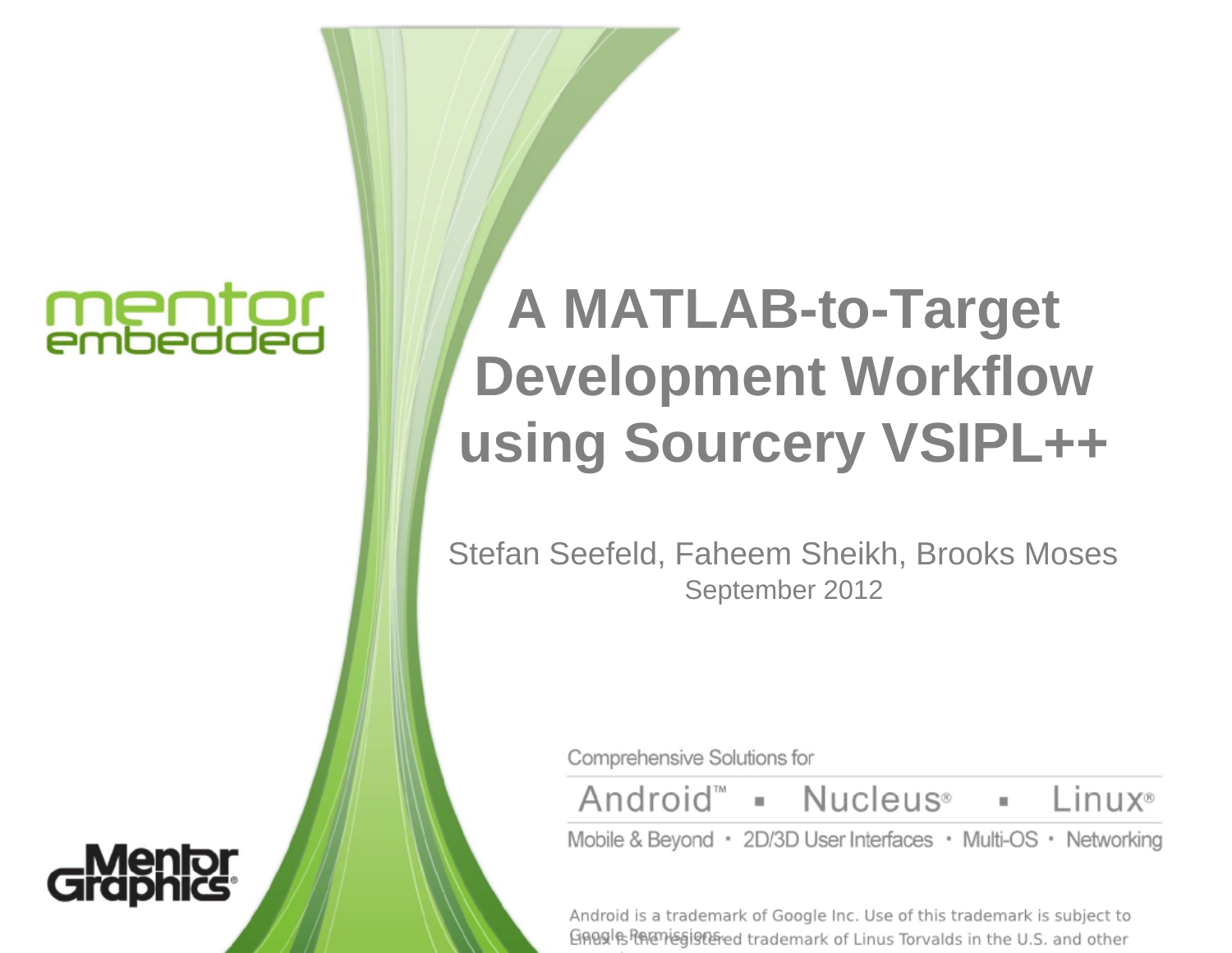## **Outline**

- Introduction why an integrated workflow?
- Use cases and details of integration
- Examples and conclusion
- Next steps

Comprehensive Solutions for Nucleus<sup>®</sup> Linux<sup>o</sup> Android" =  $\bar{a}$ IEEE-HPEC Conference 2012 2/18 Mobile & Beyond · 2D/3D User Interfaces · Multi-OS · Networking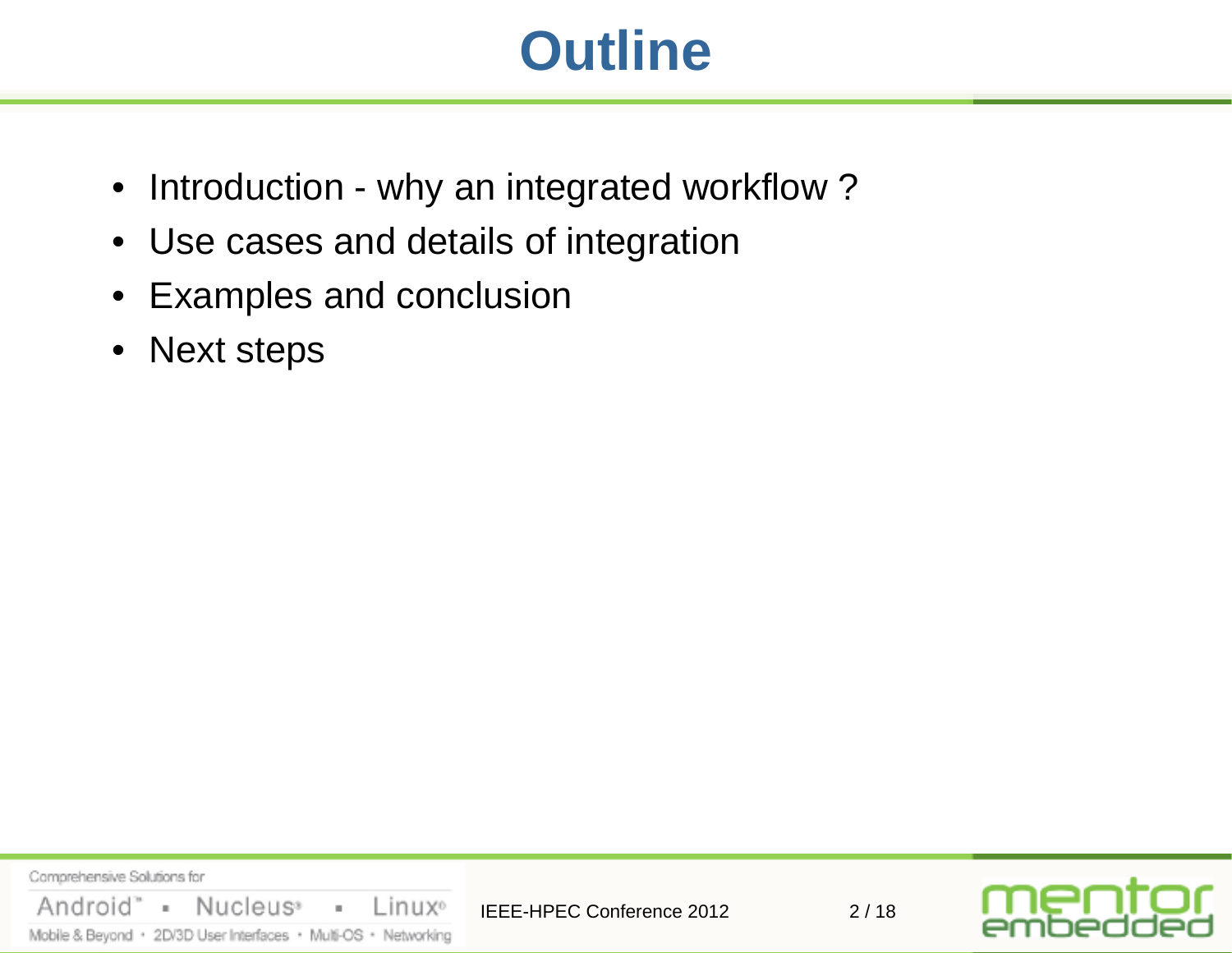# **Typical Development Workflow**



- Prototyping and implementation in two very different environments.
- This leads to redundancy and mis-communication.

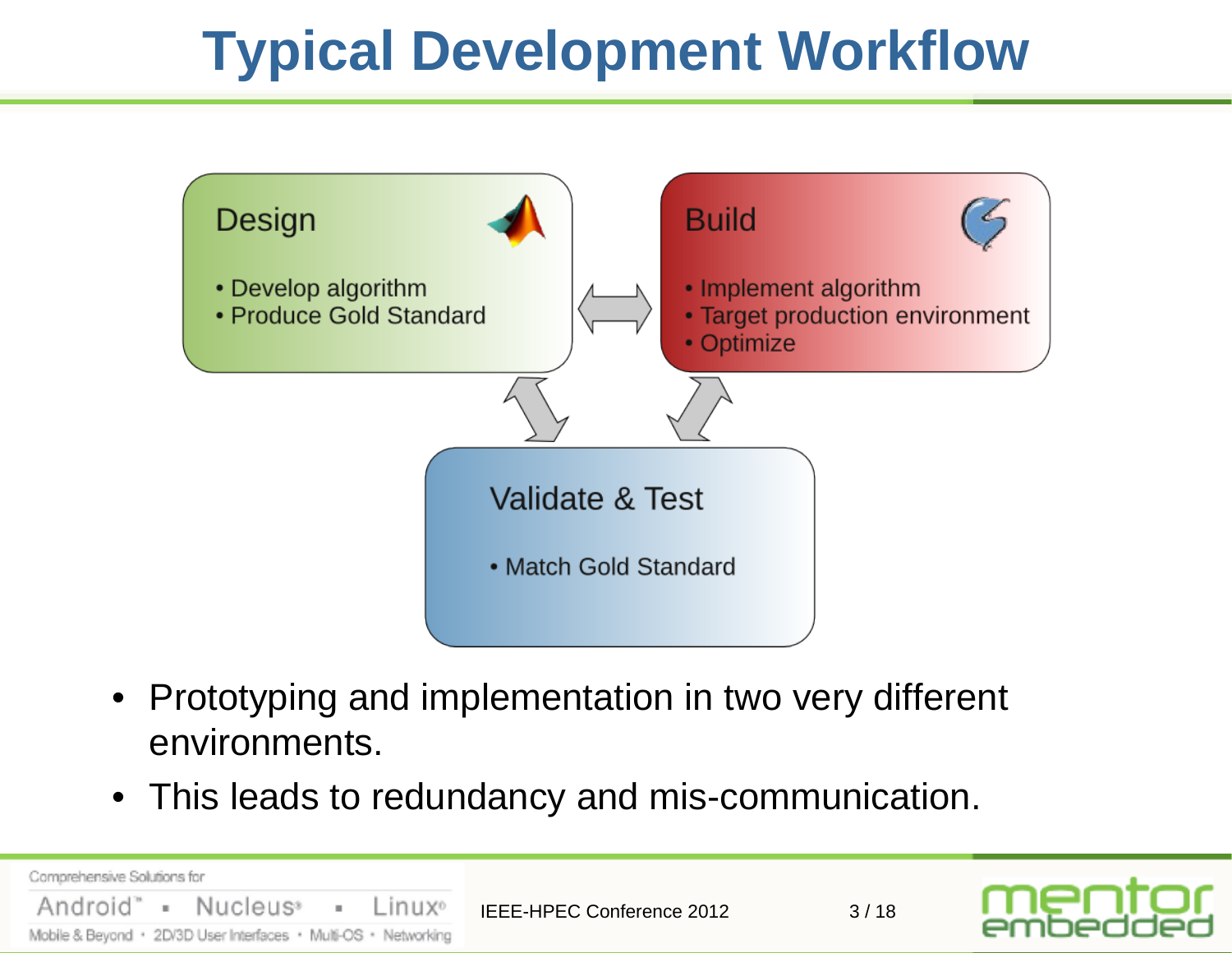## **Compiled Languages ...**

- (...such as C++, C, and Fortran...)
- are fast for computers, but slow for users
- assume that CPU time is more expensive than human time
- don't have interactive capabilities
- have awkward access to plotting, visualization, and system shell

Comprehensive Solutions for Android" Nucleus<sup>®</sup>  $\mathbb{R}^n$  $\bar{a}$ Linux<sup>o</sup> IEEE-HPEC Conference 2012 4/18 Mobile & Beyond · 2D/3D User Interfaces · Multi-OS · Networking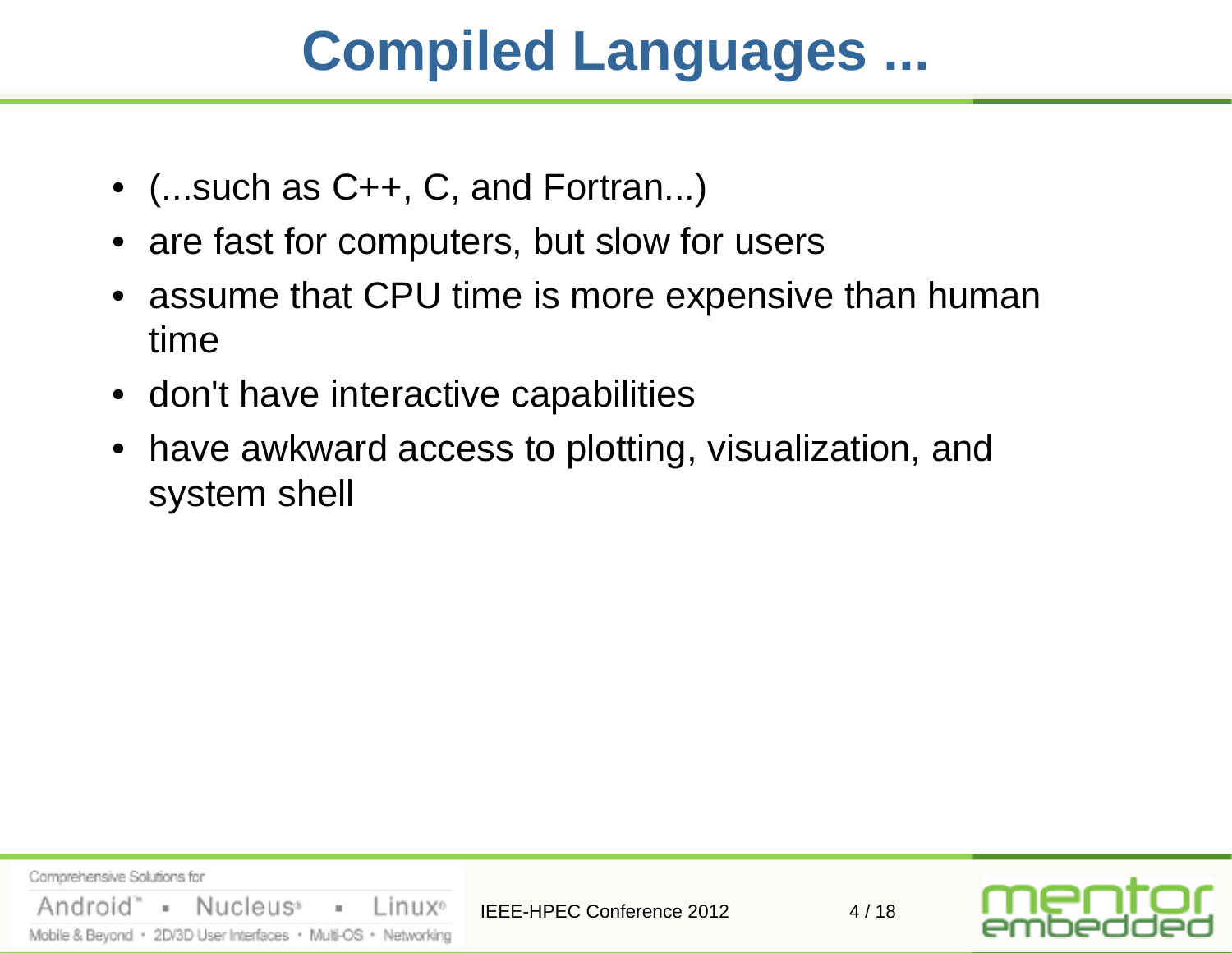## **Interactive Computing Environments ...**

- (...such as MATLAB, SciPy, and SciLab...)
- are extremely popular with working scientists
	- interactive: matches the exploratory nature of science
	- seamless access to data, algorithms, visualization, etc.
	- great for algorithm development, testing, prototyping, and data analysis
- have poor performance relative to compiled languages

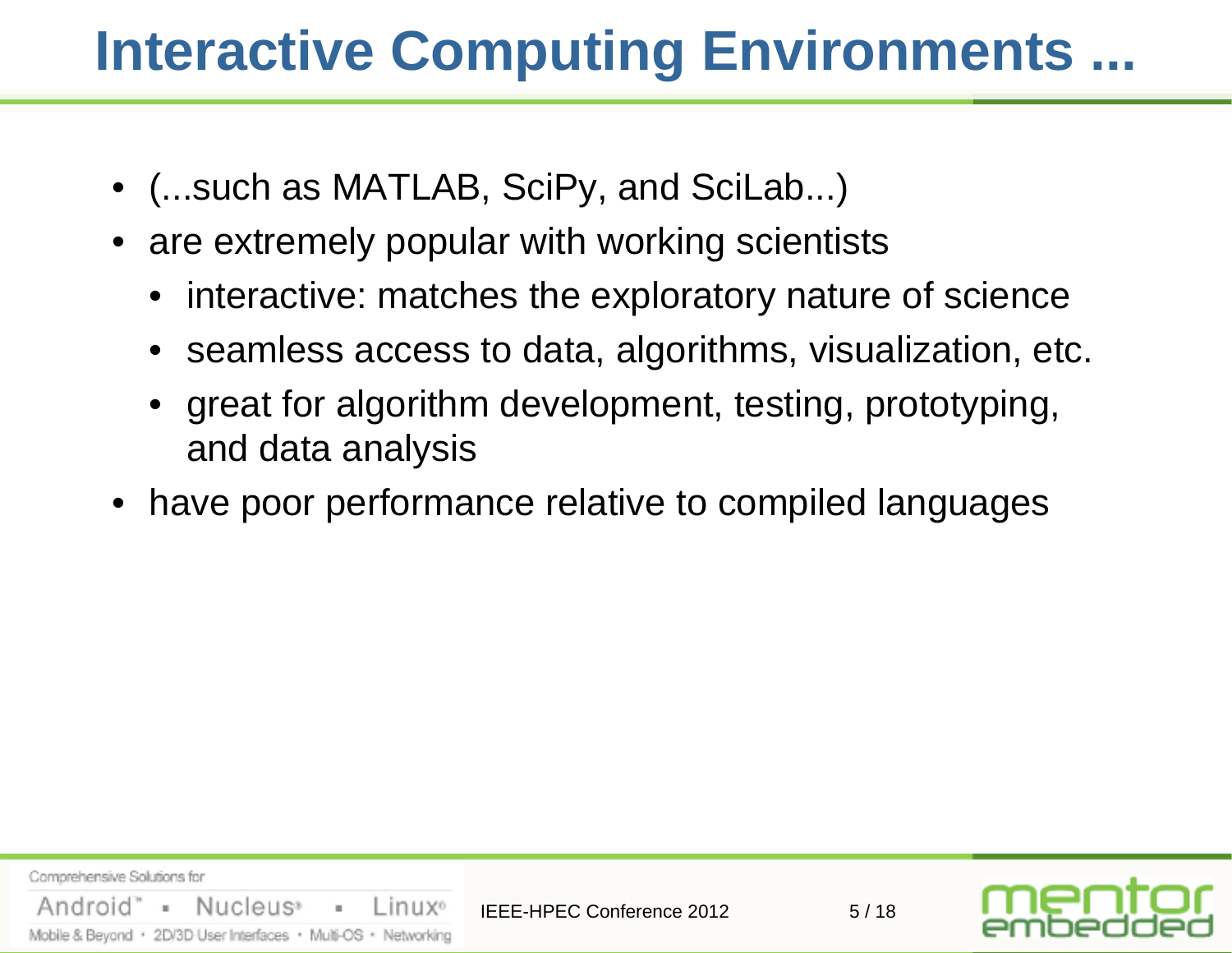## **Sourcery VSIPL++ ...**

- implements the open VSIPL++ standard
- provides portable performance on a wide range of platforms

(such as x86, Power, GPGPUs, Cell/B.E....and soon ARM)

- maximizes productivity by virtue of a high-level compact and declarative syntax.
- Develop on desktop, recompile for target platform.

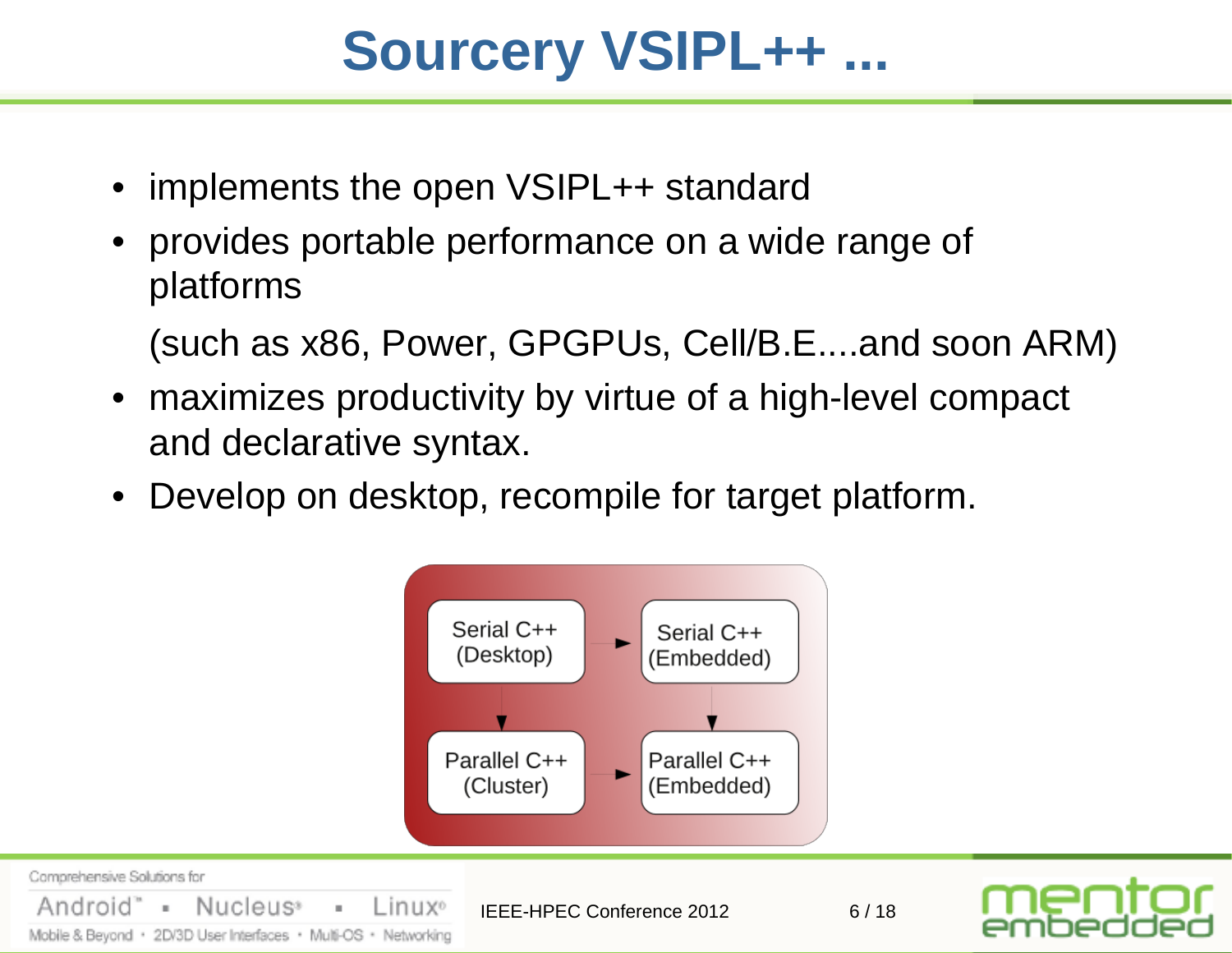#### **Integrated Development Workflow**

- Seamless integration of MATLAB and C++ in hybrid development process
- Maximize code reuse, minimize coding and testing



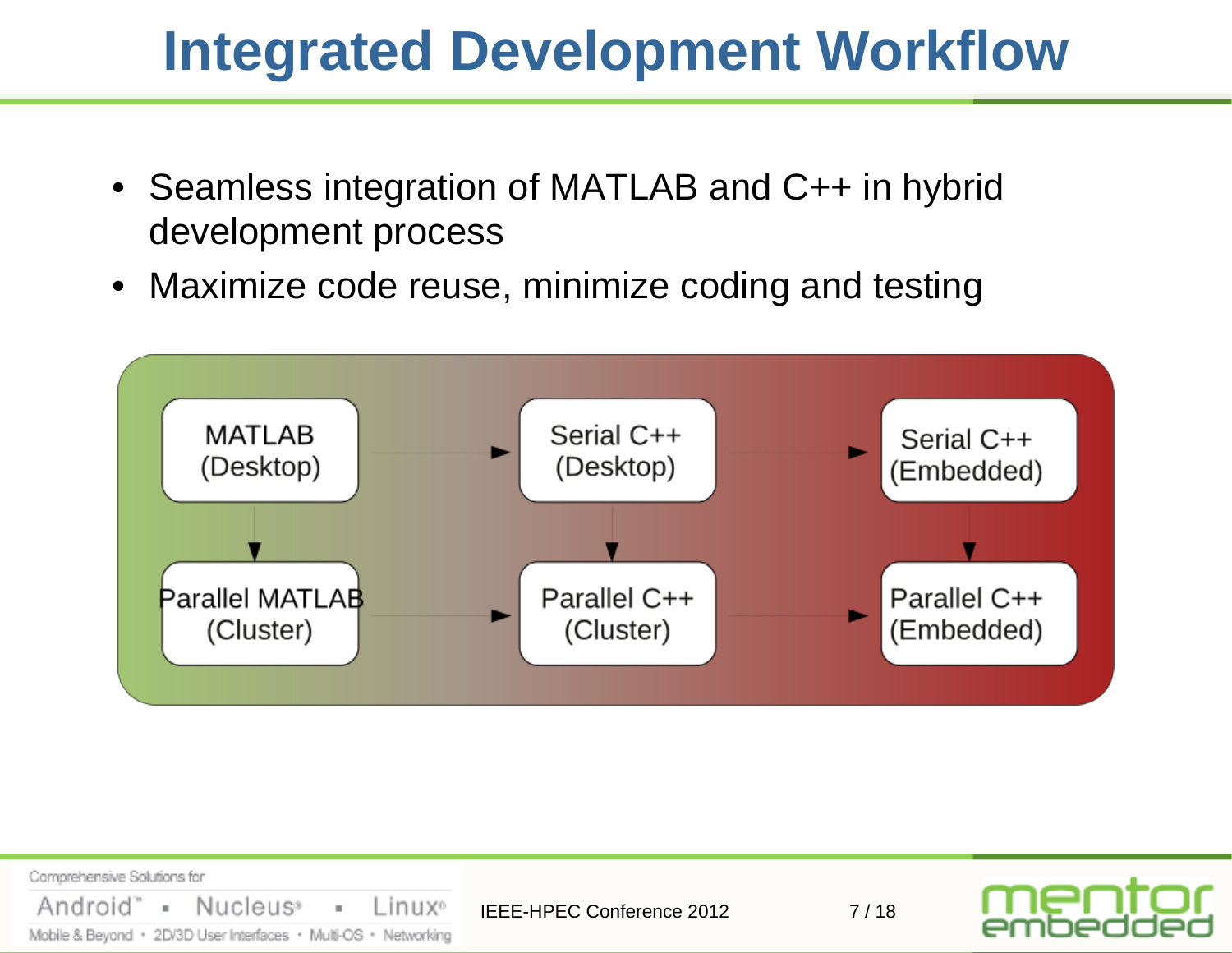### **Multiple Axes of Integration**

- sharing the model (API)
- sharing the implementation (backend)
- sharing the process (e.g., testing logic)

Comprehensive Solutions for Nucleus<sup>®</sup> Android" Linux<sup>o</sup>  $\mathbb{R}^+$  $\bar{a}$ IEEE-HPEC Conference 2012 8/18 Mobile & Beyond · 2D/3D User Interfaces · Multi-OS · Networking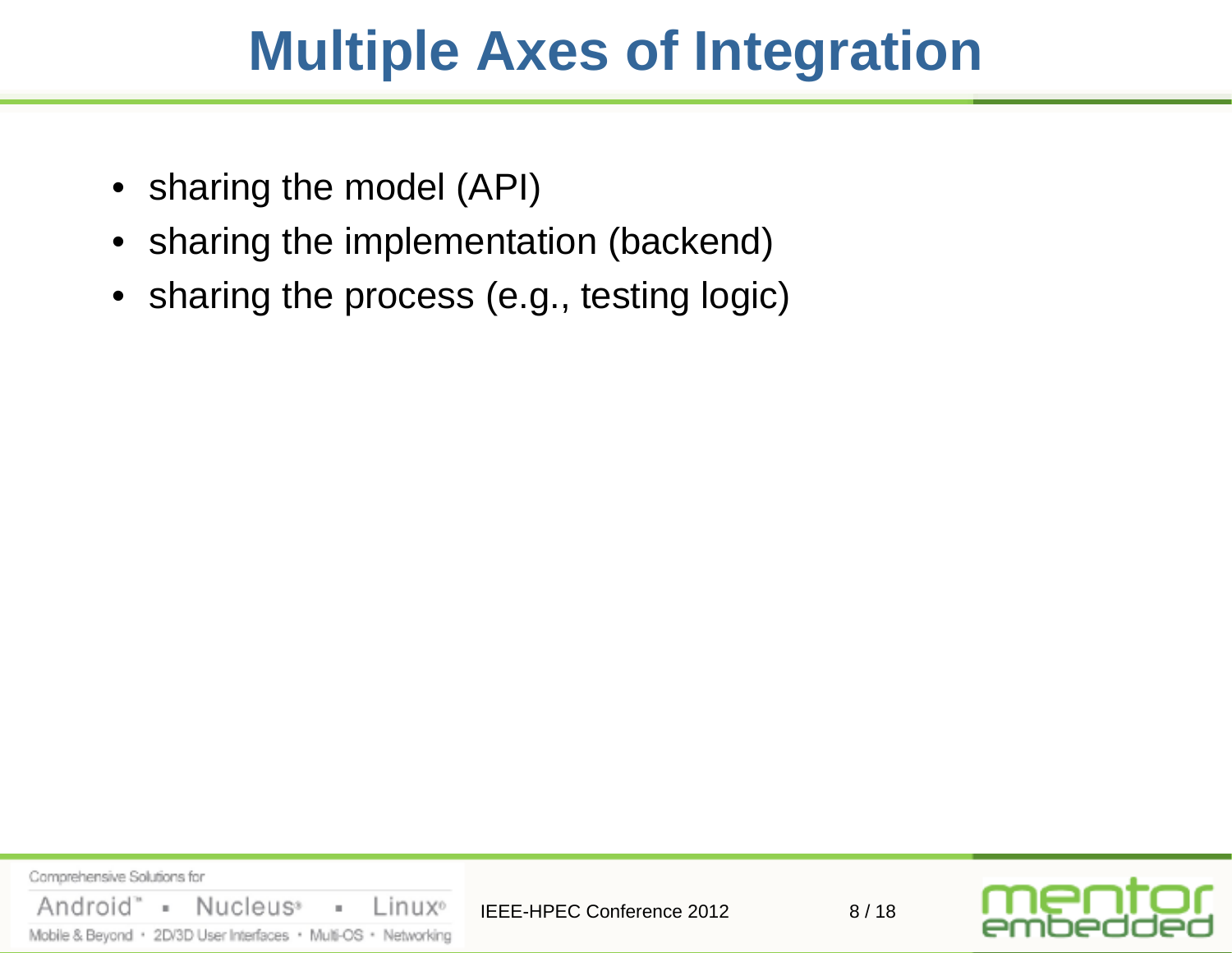## **Common Data Model and API**

- Using a common Data Model and API removes language barriers
- Allows algorithm developers and software engineers to share a common language / model
- Reduces mapping from MATLAB to C++ to a simple syntactic transcription
- Allows data objects to be transferred between language boundaries

Comprehensive Solutions for Android" = Nucleus<sup>®</sup>  $\sim 100$ Linux<sup>o</sup> IFFF-HPFC Conference 2012 9/18 Mobile & Beyond · 2D/3D User Interfaces · Multi-OS · Networking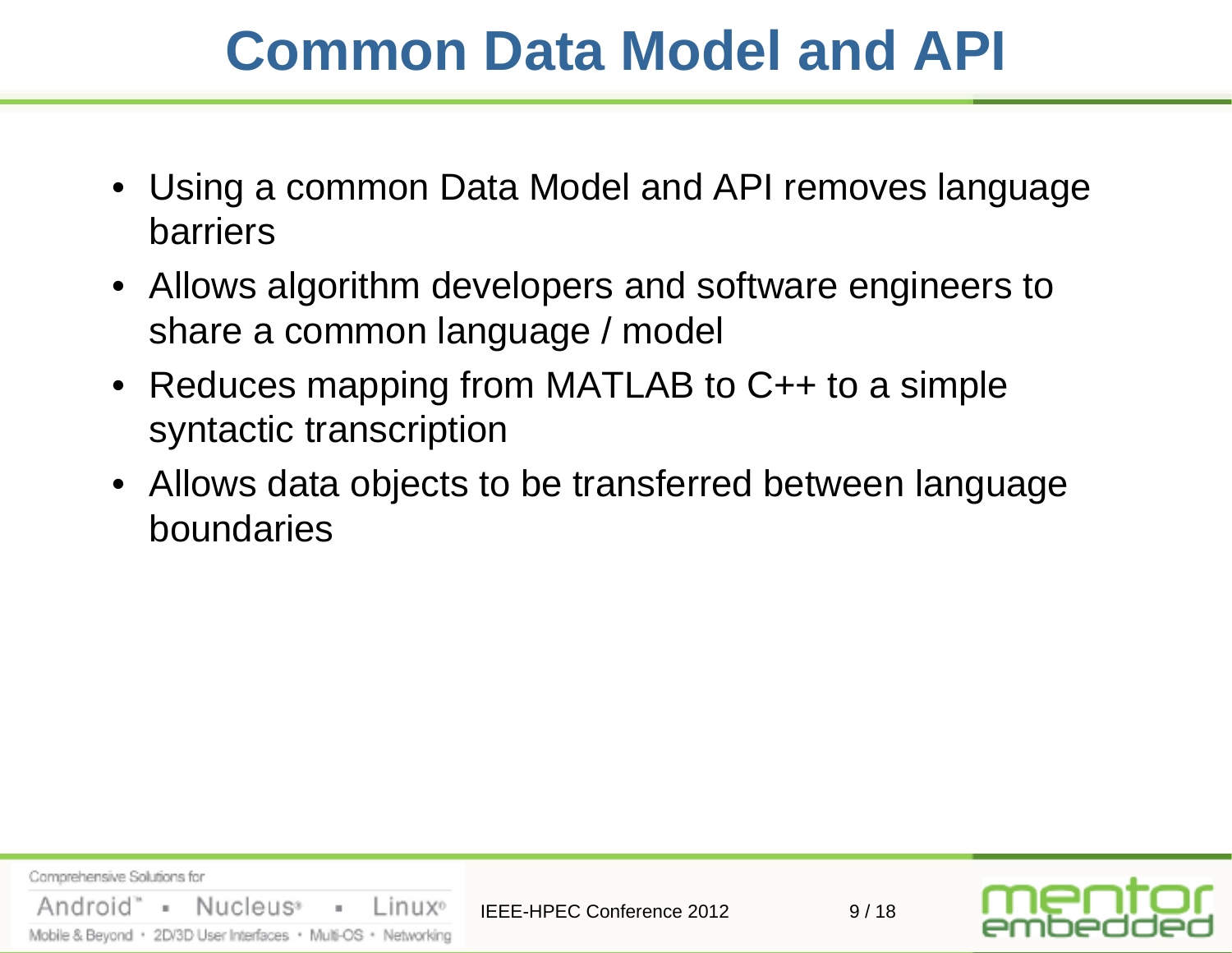#### **Model Driven Architecture**

- The Object Management Group promotes MDA for improved productivity.
- Functionality is defined in an "Platform Independent Model", and later mapped to "Platform-specific Models" using "Language Bindings".
- MATLAB Toolbox API becomes a new Language Binding similar to VSIPL and VSIPL++.
- Focusing on model reduces risk of Gold standard falling out of sync with implementation.

| Comprehensive Solutions for                                     | <b>IEEE-HPEC Conference 2012</b> | 10/18 | mentor<br>embedded |
|-----------------------------------------------------------------|----------------------------------|-------|--------------------|
| Android" - Nucleus <sup>,</sup> - Linux <sup>®</sup>            |                                  |       |                    |
| Mobile & Beyond · 2D/3D User Interfaces · Multi-OS · Networking |                                  |       |                    |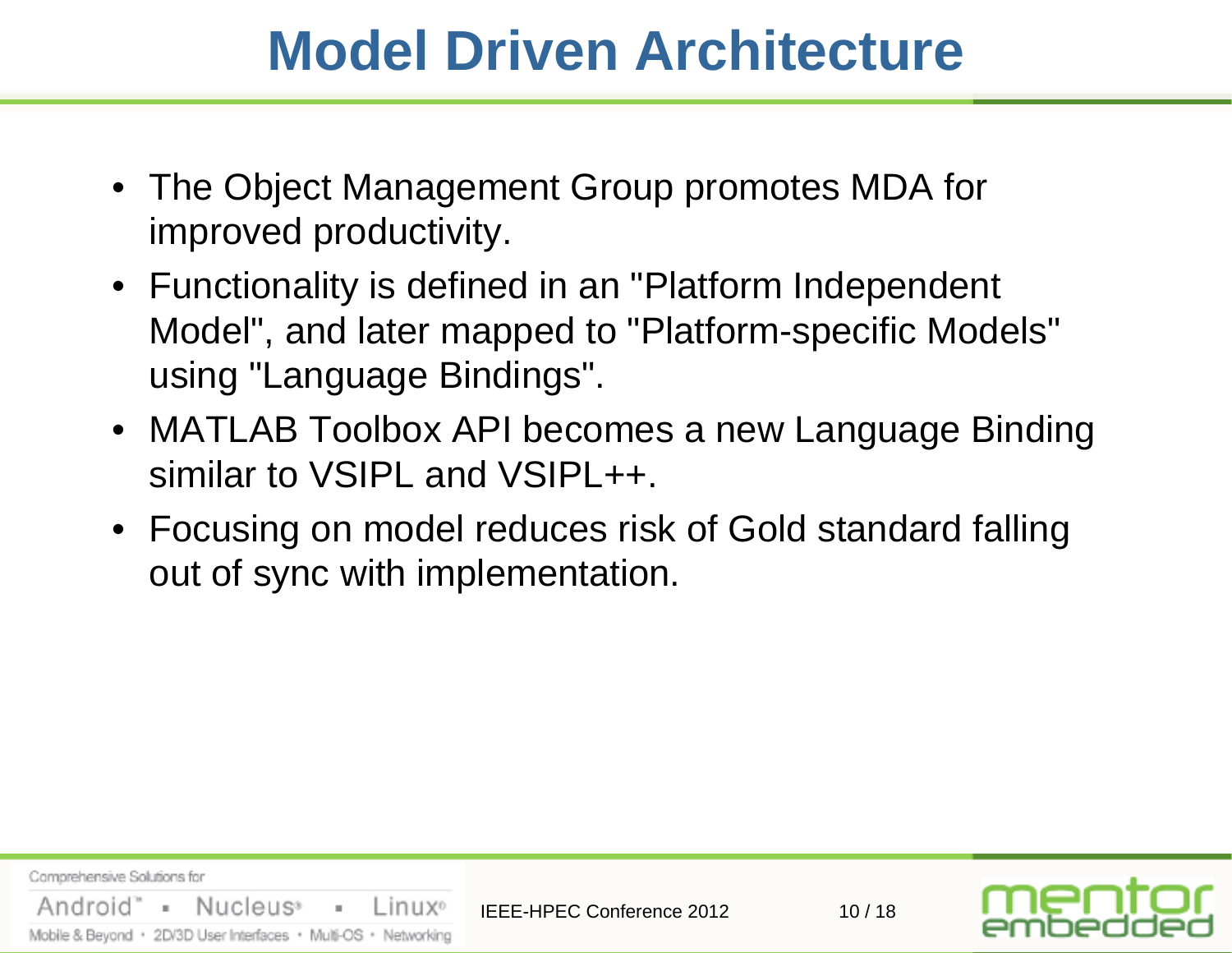## **Integrated Testing**

- Use Gold standard during testing:
	- No need to rewrite testing logic
	- Help to keep Gold standard up-to-date as requirements and implementation change
- Approach:

Nucleus<sup>®</sup>

Mobile & Beyond · 2D/3D User Interfaces · Multi-OS · Networking

Comprehensive Solutions for

Android

• Develop testing logic in MATLAB

Linux<sup>o</sup>

×.

- Set up environment
- Run algorithm
- Validate result



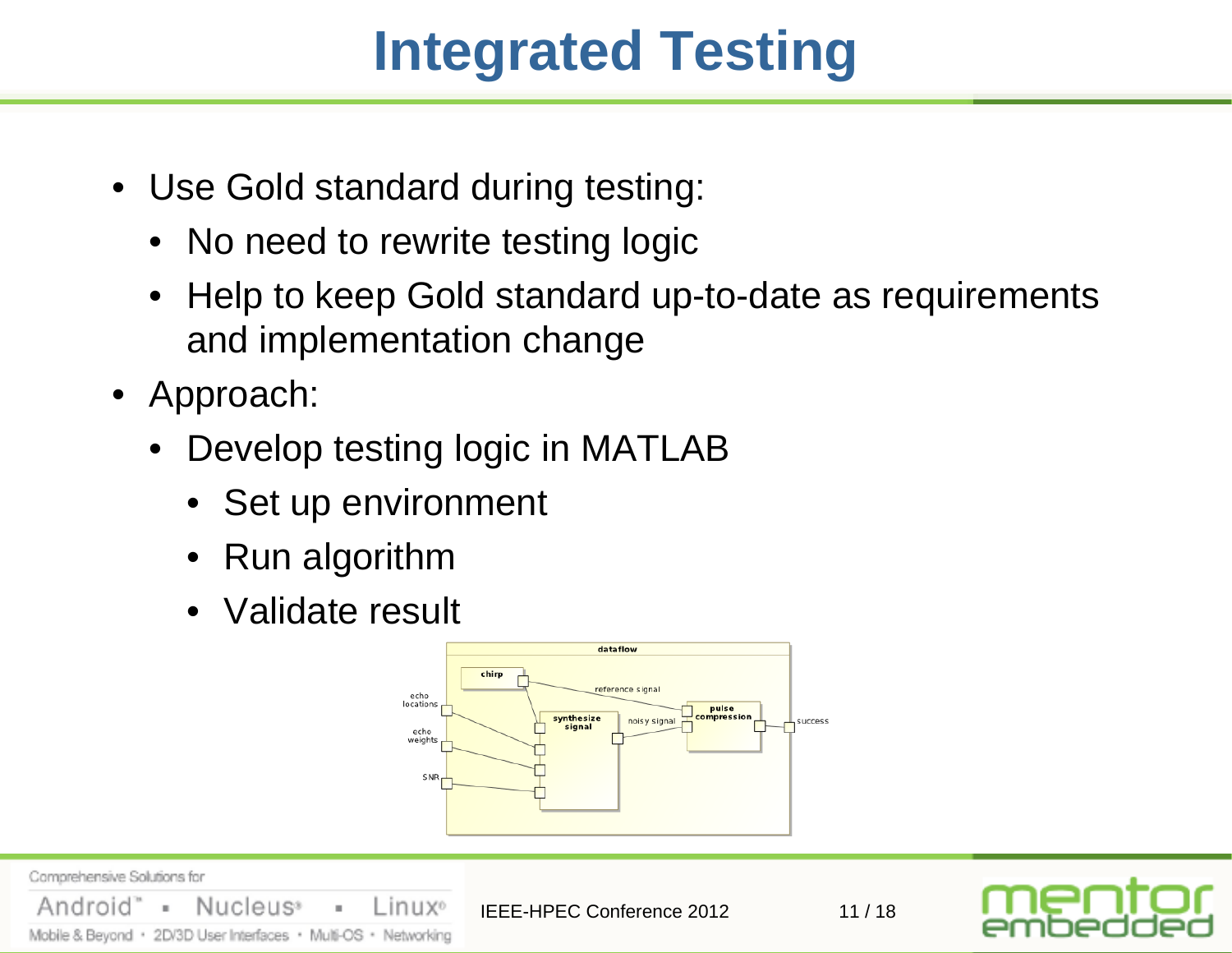## **Integrated Testing (cont.)**

- Approach:
	- Embed MATLAB session into C++ program
	- Share setup logic, compare result of C++ code with Gold standard



• Set up testing environment once, execute in MATLAB and C++, then compare results

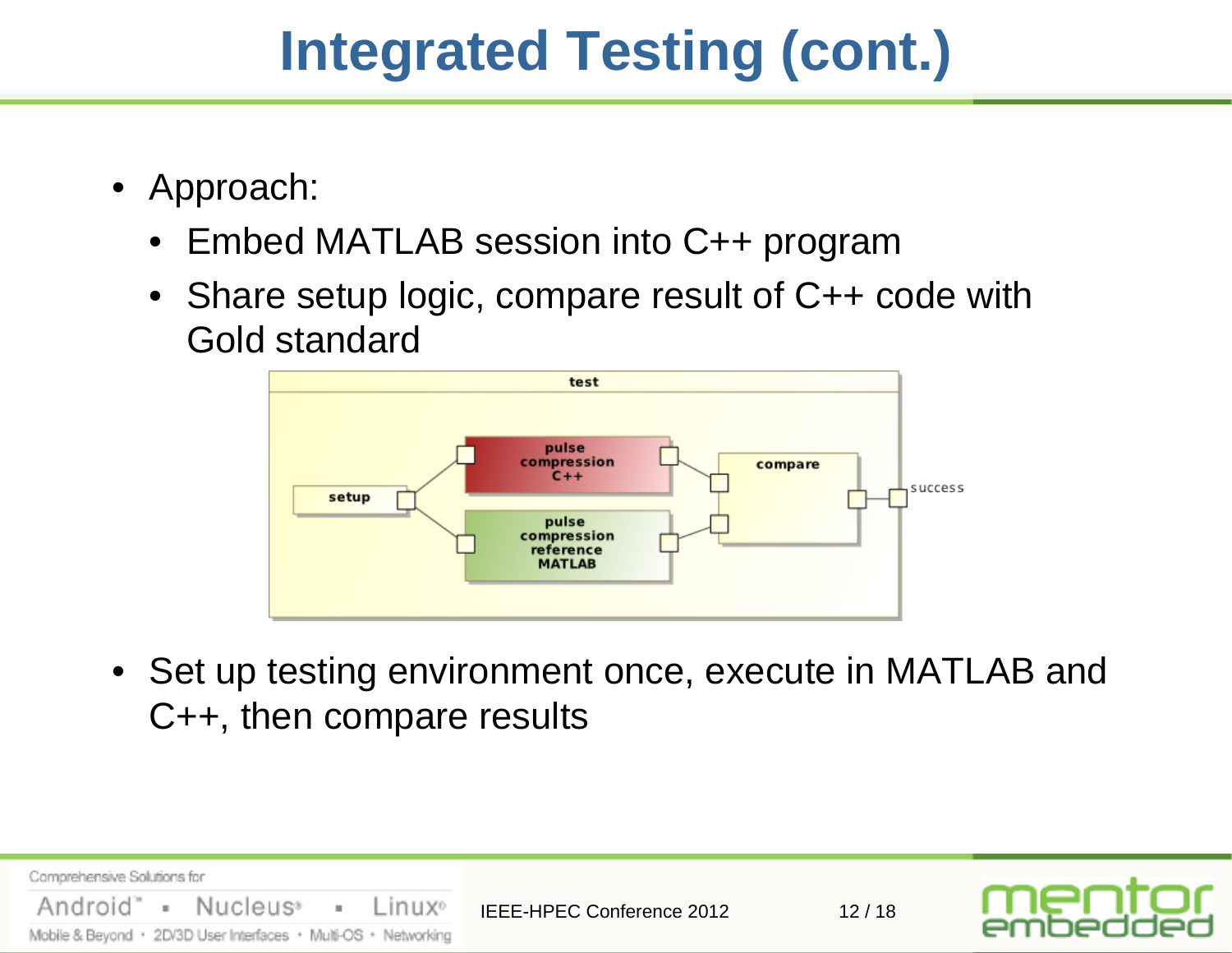# **Sourcery VSIPL++ MATLAB bindings**

- MATLAB Toolkit is implemented with Sourcery VSIPL++
- Views and function objects are implemented with MATLAB classes
- Individual operations call MEX-functions
- MEX-functions call Sourcery VSIPL++ library functions

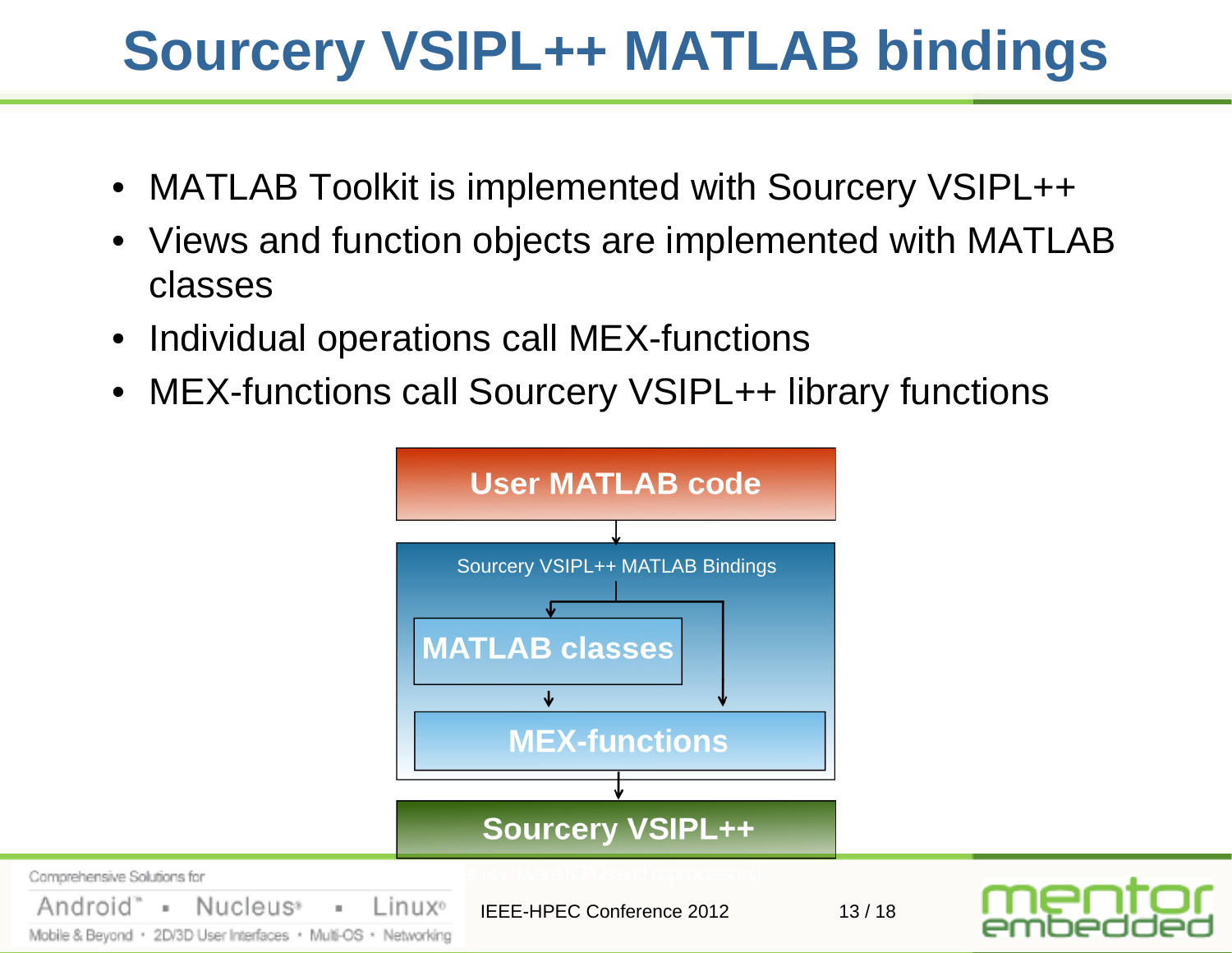# **Sourcery VSIPL++ MATLAB bindings (cont.)**

- Sharing reduces the differences between environments further
- Allows accelerating MATLAB code using the same accelerator support as C++ code
- Allows to monitor and profile "real" code interactively

Comprehensive Solutions for "Android - Nucleus<sup>®</sup> Linux<sup>o</sup>  $\pm$ IEEE-HPEC Conference 2012 14 / 18 Mobile & Beyond · 2D/3D User Interfaces · Multi-OS · Networking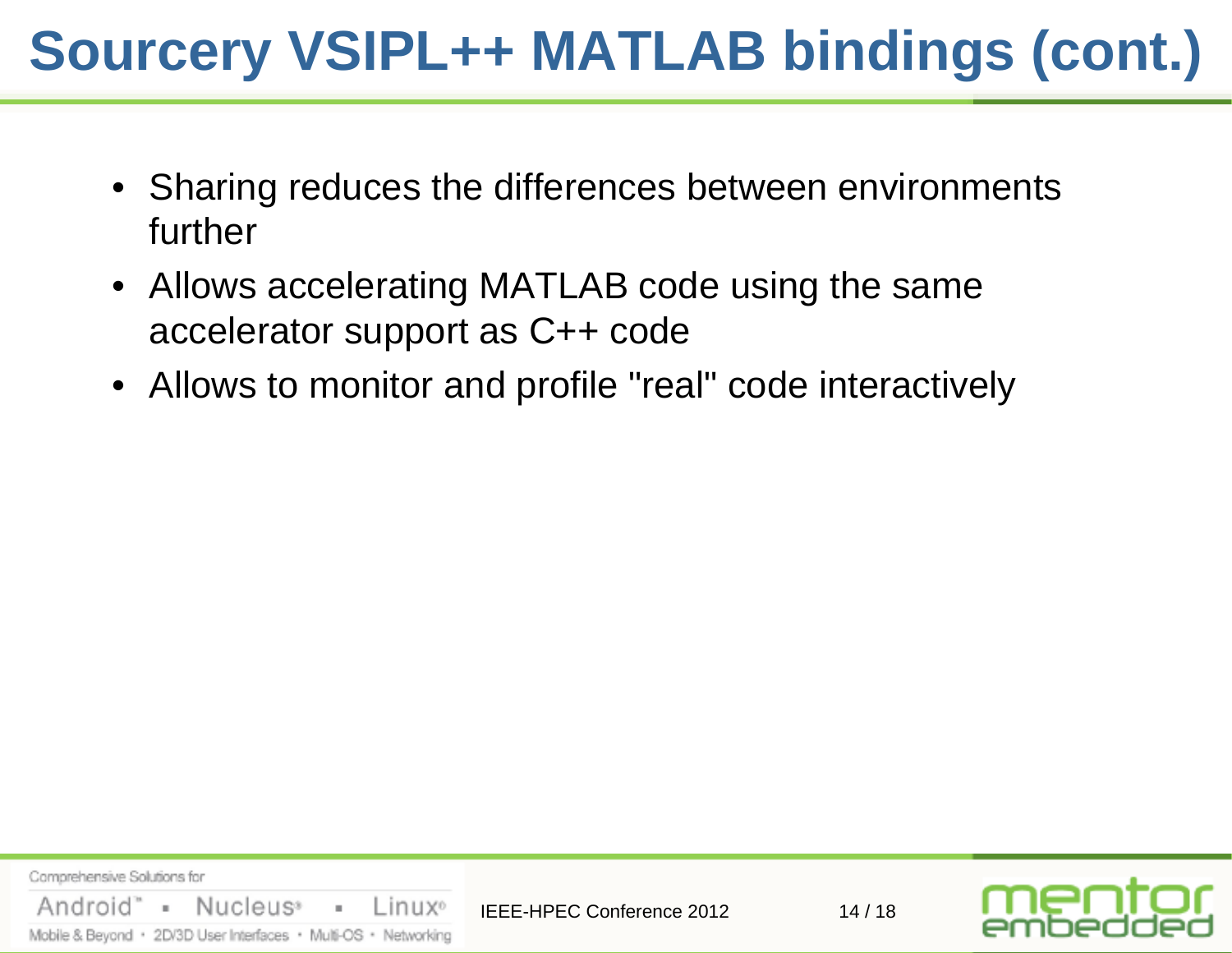## **Conclusion**

- Integrating the prototyping and deployment environments seamlessly has many advantages, resulting in a productivity boost.
- Experiments have shown that algorithms prototyped with MATLAB VSIPL Toolbox can be transcribed into C++ using Sourcery VSIPL++ with minimal effort.
- Example:
	- k-Omega beamformer demo, using ~200 lines of code in MATLAB, transcribed to ~200 lines of C++ code, took only a few hours to implement
	- The only errors made in the process were related to language-specific idiosyncrasies

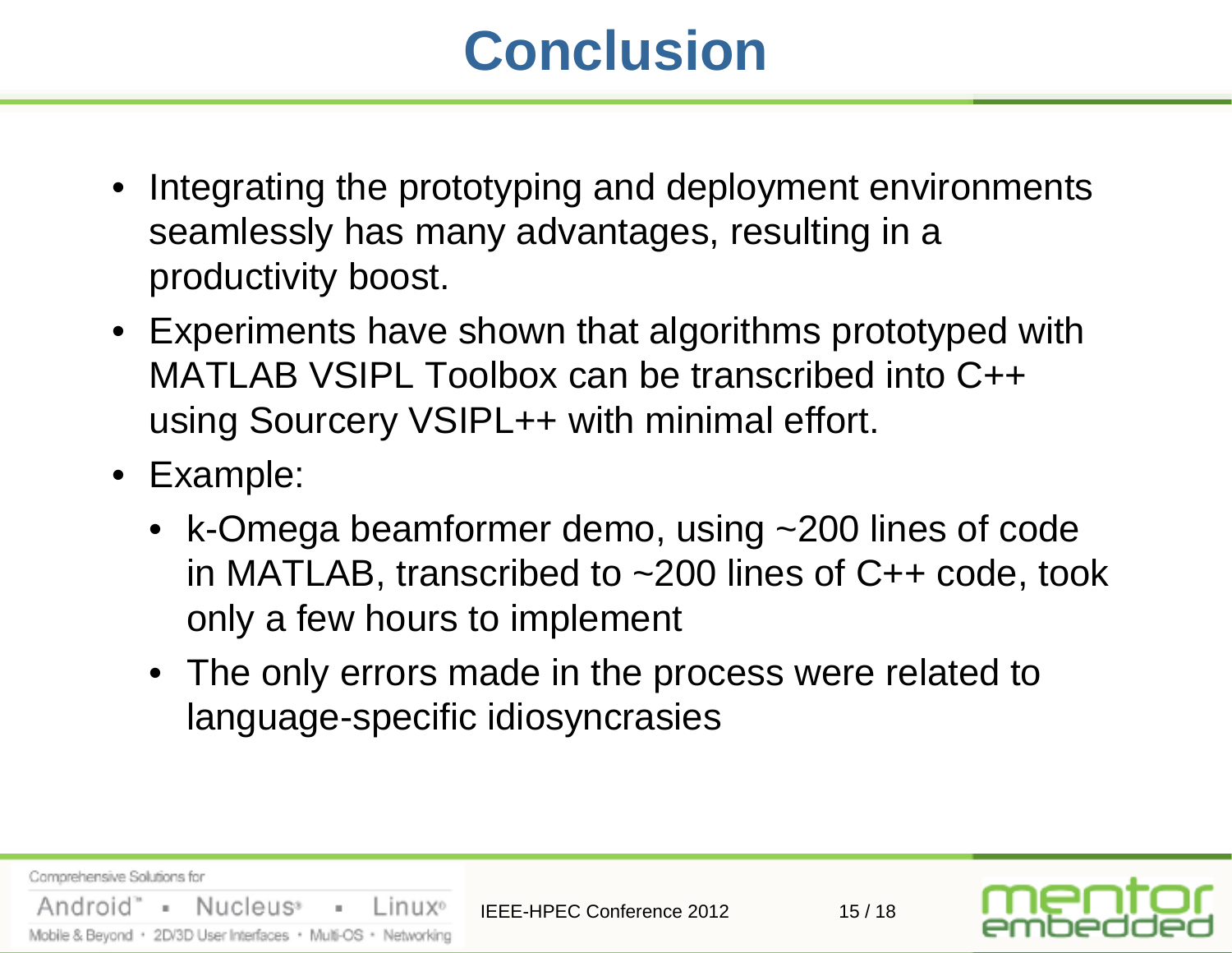### **Conclusion (cont.)**



Comprehensive Solutions for

Android" = Nucleus<sup>®</sup>

Linux<sup>o</sup> ×. IEEE-HPEC Conference 2012 16 / 18Mobile & Beyond · 2D/3D User Interfaces · Multi-OS · Networking

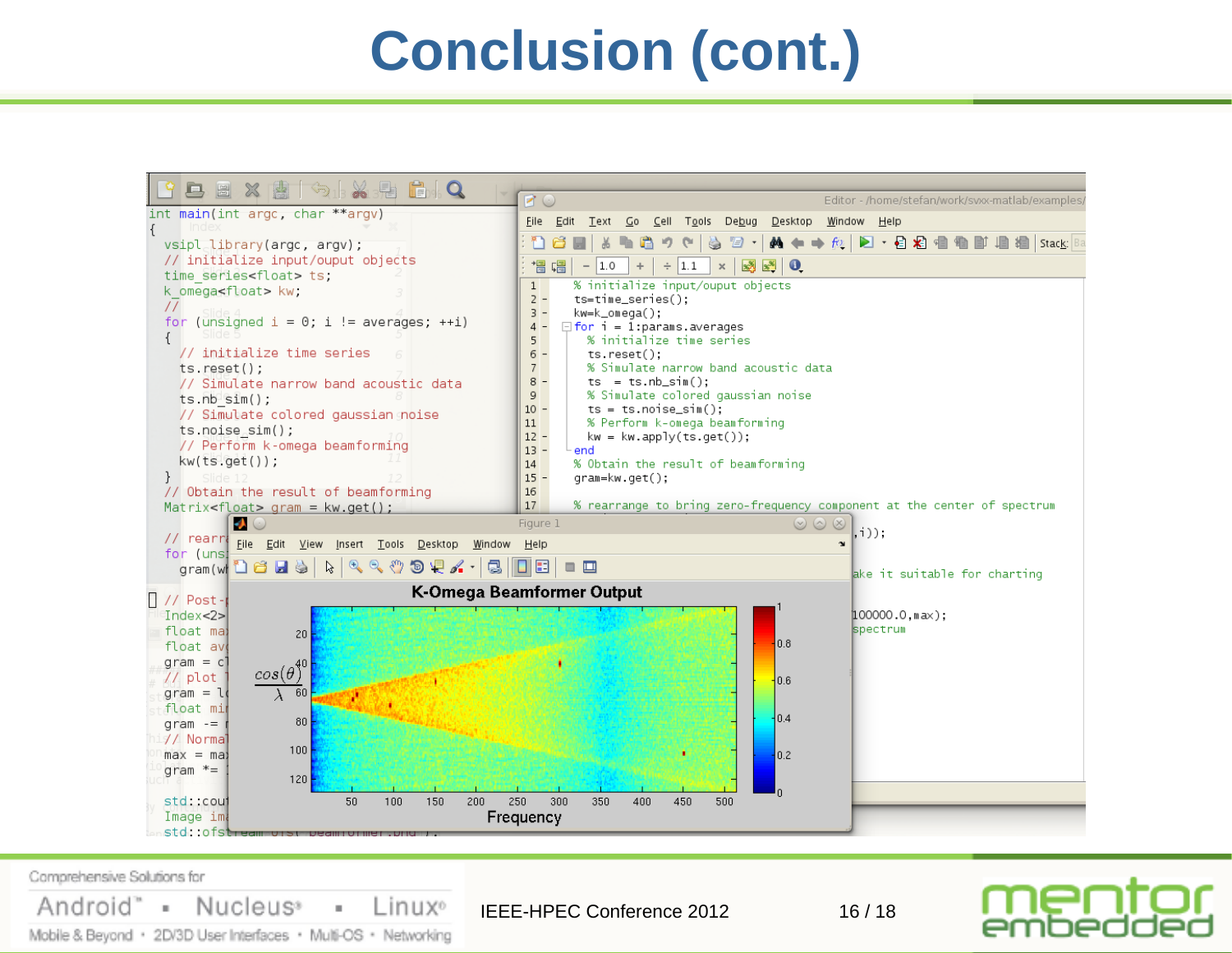#### **Future work**

- Automate the language mapping using source-to-source translation techniques, to map directly from MATLAB VSIPL code to VSIPL++ code.
- Standardize MATLAB VSIPL API, to become a language binding on par with VSIPL and VSIPL++
- Provide more execution feedback to support interactive monitoring and profiling

Comprehensive Solutions for Android" = Nucleus® Linux<sup>o</sup> a con IEEE-HPEC Conference 2012 17 / 18 Mobile & Beyond · 2D/3D User Interfaces · Multi-OS · Networking